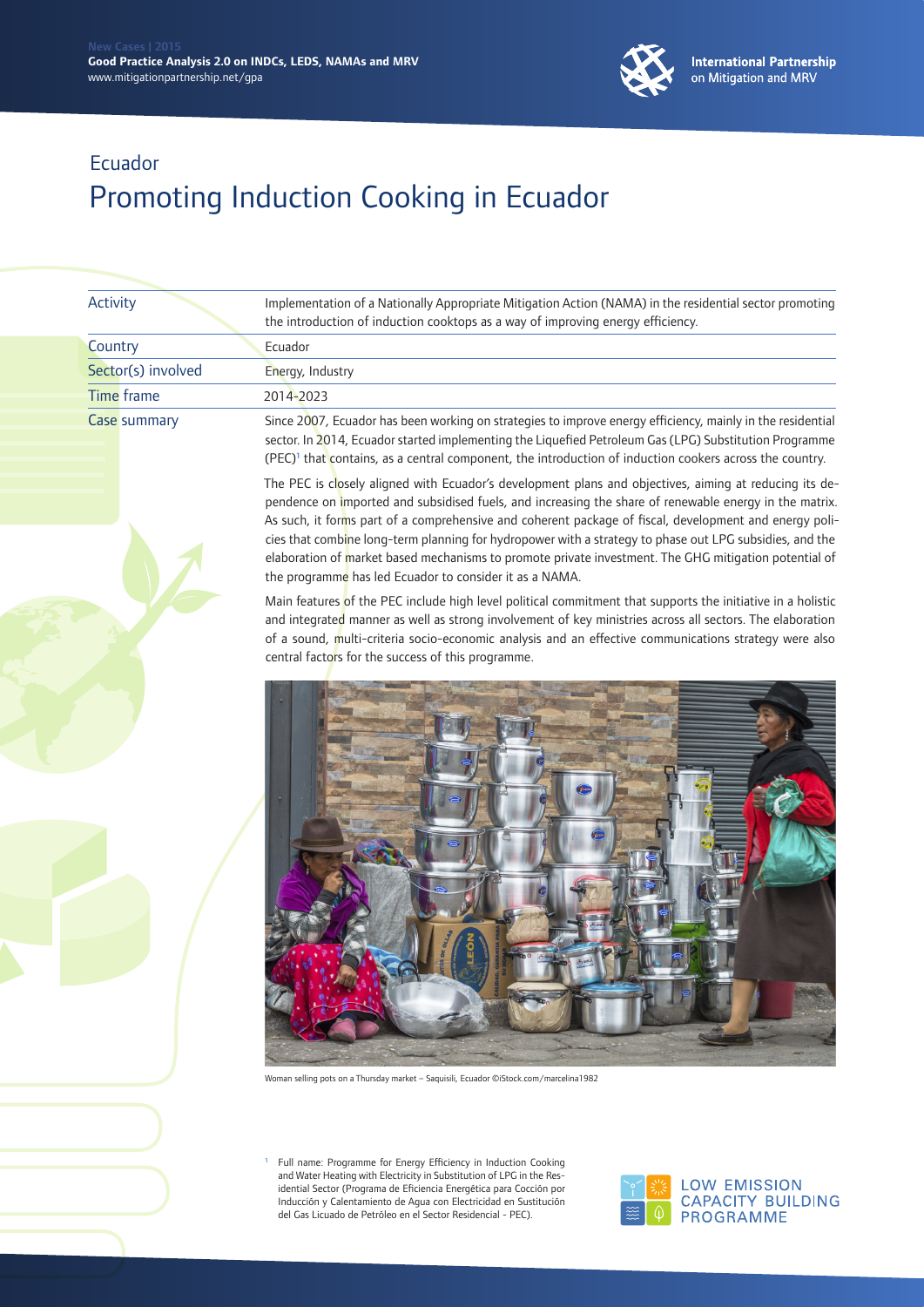#### **Background**

The residential sector is responsible for 92% of the LPG consumption in Ecuador, followed by the industrial sector with 5% and other economic sectors with 3%. Despite its importance, the consumption of LPG represents a high cost to the economy considering that: (1) 80% of the LPG consumed is imported, generating an important outflow of currency and (2) it is heavily subsidized to keep the final price for the consumer extremely low. It is estimated that public spending for these subsidies is almost US\$700 million a year (Ministry of Electricity and Renewable Energy 2014).

In 2010, a pilot project for the introduction of induction cooktops was carried out in two cantons (Tulcan and Huaca) in the province of Carchi, with the objective of determining the social, technological and economic impacts of substituting LPG with electricity for home cooking. With the implementation of the named pilot project, 3,433 cook stoves were replaced by induction cookers. The beneficiary families reported satisfaction with the technology, highlighting easy use, speed of cooking, increased security, and reduced energy consumption.

In 2012, the Energy Consumption Equipment Renovation Programme (RENOVA) was launched, aiming to improve energy efficiency in the residential sector. The programme focused on replacing inefficient refrigerators. In the first two years of implementation, more than 300,000 refrigerators were replaced.

The National Development Plan for Good Living 2013-2017 (built on two previous development plans for 2007-2010 and 2010-2013) establishes a roadmap for Ecuador's development, and creates a framework for the implementation of sectoral programmes. Importantly, it includes objectives for the promotion of energy efficiency and for greater participation of sustainable renewable energy sources in the energy matrix of Ecuador. Linked to these objectives, the Electrification Master Plan 2013-2022 outlines plans for up to 25 hydroelectric plants and other renewable projects to be developed over the next years. It must be mentioned that already 8 emblematic hydroelectric plants will start their energy production in 2016, transforming completely the energy mix of the country.

Taking into account the experience gained with these previous national energy efficiency projects, and having the transformation of the energy matrix of the country towards cleaner and independent sources as a national interest, the Ministry of Electricity and Renewable Energy developed the so-called LPG Substitution Programme (PEC) for the residential sector. The main goal of the PEC is to reduce fossil fuel consumption through (1) the gradual reduction of LPG consumption in the residential sector, and (2) the broad introduction of induction cookers that rely predominantly on renewable energy sources.

With the support of the Ministry of Environment, the PEC (specifically the component comprising the substitution of LPG cook stoves with induction cookers) was recognised as an ongoing mitigation action and proposed as a NAMA for Ecuador.

The introduction of induction cookers is in line with the country's objective to increase the share of renewable energies, mainly hydroelectric plants, in its power generation. It promotes the expansion and reinforcement of the electric grid, and stimulates the participation of the national industry in creating a domestic supply of induction cookers.

Public financial resources will be invested in the necessary infrastructure but also serve as loans to support consumers to purchase the cookers and installation kits. The public investment is complemented by increased private finance: incentives will create the appropriate conditions for families to be able to purchase and adopt a new technology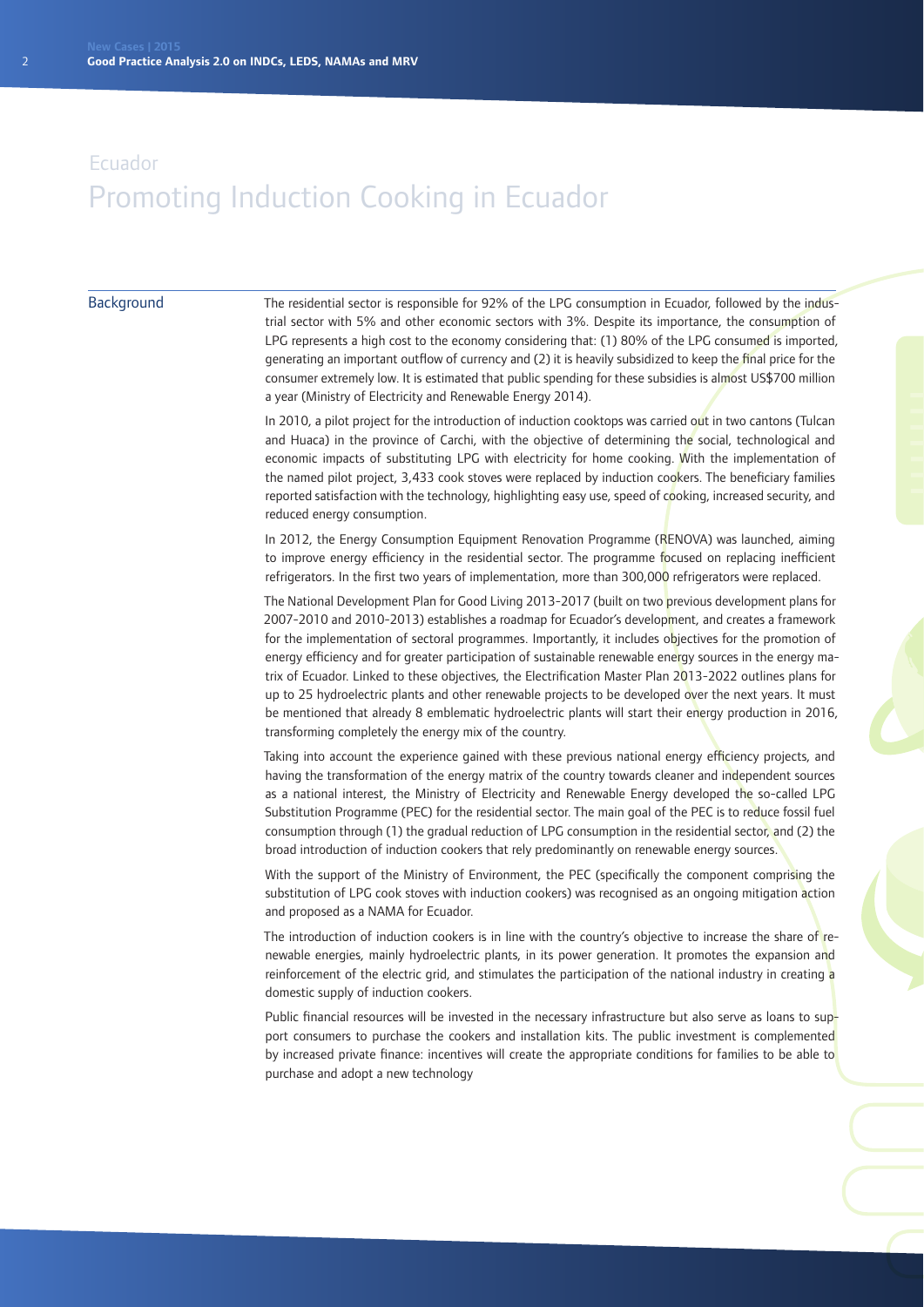#### Activities

- » Strategic energy sector assessment. The Ministry of Electricity and Renewable Energy undertook a top-down analysis, evaluating national energy supply and demand. It identified LPG consumption in the residential sector as an important public expenditure, as it is subsidised by approximately 80%. It also identified barriers and opportunities for implementing the PEC and for gradually decarbonising the electricity matrix (Salgado 2015).
- Establishment of the target. The target of the induction cooking programme was set to replace three million LPG cook stoves with induction cookers, which represents approximately the total number of households in the country.
- » Negotiations with companies. In different meetings with local companies the National Government evaluated the most suitable options for the production of induction cookers. In case the national production was insufficient to meet demand, Chinese companies were approached to negotiate the import of additional induction cookers.
- » Creation of economic incentives. After evaluating different financial schemes for the implementation of the PEC, economic incentives were created to promote the purchase of induction cookers by households:
	- Long-term and low interest loans for users for the purchase of electric stoves and kits installation, payable in up to six years through monthly energy bills with an interest of 7% as fixed rate;
	- 80 free kilowatt hours monthly until 2018 provided by the government, after which the charge will be \$0.4 per kilowatthour (or \$4 per 100 kilowatts), 55% less than the regular price;
	- » Higher importation tax for LPG stoves to set a price signal that encourages the switch to induction cooking in the residential sector;
	- » Once the installation kit (internal circuit) has been acquired, the installation of the system is free of charge;
	- Preferential energy rates for households with pre-existing induction or electric system.
- » National investment and repayment. Public investment (national budget) is expected to range from \$150 million to \$180 million, depending on the stoves' final specifications and price. Yet, the PEC is likely to be profitable for the government due to (1) huge savings through the phase-out of LPG subsidies that will reduce government spending over the next years, (2) a decline in the marginal price for electric cook stoves once the market is well-established, and (3) re-payments by households serving their low interest loans.
- » Easy access to benefits. Beneficiaries can purchase the stoves in any department store and pay it off as part of their electricity bills. In order to have access to all benefits of the PEC, beneficiaries have to register online on the programme's website [\(www.ecuadorcambia.com/](http://www.ecuadorcambia.com/)). To date,<sup>2</sup> 223,000 cooktops have been sold.
- » Improvement of the energy distribution network and domestic connections. In order to support the PEC's scope, complementary activities to improve the energy distribution network are being contemplated, aiming at supporting the expected increase in demand, improving stability and reducing losses.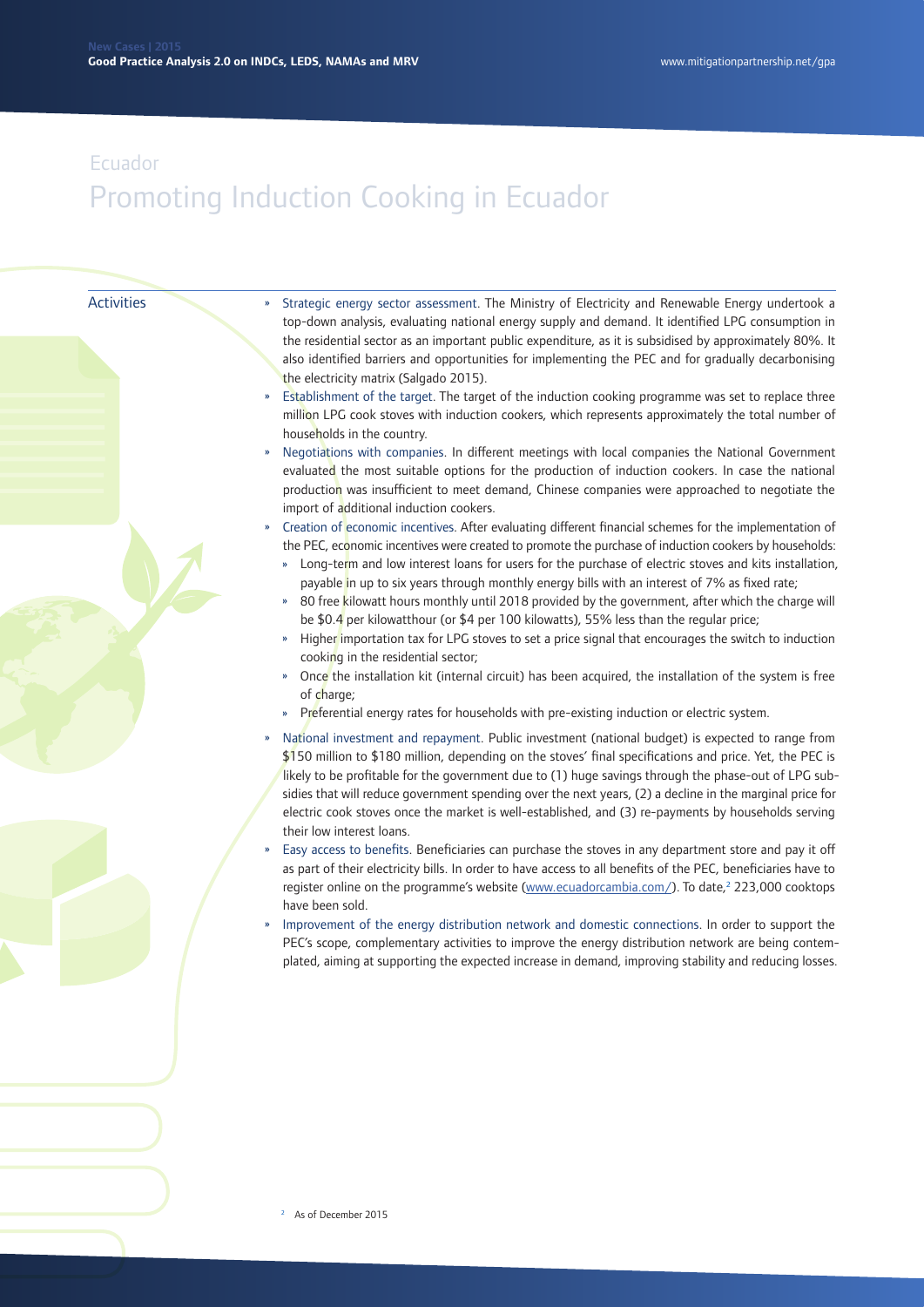| Institutions involved | Ministry of Electricity and Renewable Energy, promoting and leading the PEC.<br>Ministry of Industry and Productivity, for the activities related to the production and commercialisation<br>of locally-produced induction stoves.<br>Ministry of Environment, for the technical component of the PEC in terms of GHG mitigation and<br>»<br>climate change.<br>Ministry of Hydrocarbons for issues related to LPG consumption.<br>»                                                                                                                                                                                                                                                                                                                                                                                                                                                     |                         |
|-----------------------|------------------------------------------------------------------------------------------------------------------------------------------------------------------------------------------------------------------------------------------------------------------------------------------------------------------------------------------------------------------------------------------------------------------------------------------------------------------------------------------------------------------------------------------------------------------------------------------------------------------------------------------------------------------------------------------------------------------------------------------------------------------------------------------------------------------------------------------------------------------------------------------|-------------------------|
| Cooperation with      | Public utilities to support the reinforcement of the distribution networks and consumer-level connec-<br>$\boldsymbol{\mathcal{Y}}$<br>tions.<br>The Latin American Development Bank (CAF) and the Inter-American Development Bank (IDB) pro-<br>$\boldsymbol{\mathcal{V}}$<br>vided credits for some components of the PEC (including a range of activities, from technical studies<br>and strengthening capacities to enhancement of the distribution system).<br>Low Emission Capacity Building (LECB) Programme implemented by the United Nations Development<br>$\boldsymbol{\mathcal{V}}$<br>Programme (UNDP) on behalf of the European Commission, the German Ministry for the Environment,<br>Nature Conservation, Building and Nuclear Safety (BMUB), the Australian Department of Climate<br>Change and Energy Efficiency and AusAID (including NAMA and MRV design, ongoing). |                         |
| Finance               | Investments in the electric sector: According to the Master Plan of Electricity, the total investment need-<br>ed in the electric sector until 2023 is approximately \$ 11,619 million, of which 91% will come from the<br>public budget and 9% from private capital. 61% of the total amount is planned to be spent on generation,<br>10% on transmission and the remaining 29% on distribution and marketing (Muñoz, 2013).                                                                                                                                                                                                                                                                                                                                                                                                                                                            |                         |
|                       | NAMA financing: Regarding the NAMA, it is estimated that the government will provide US\$ 2,2 bil-<br>»<br>lion, complemented by US\$ 97 million from other sources as shown in Table 1 (Parra, 2015). This will<br>correspond to a combination of:<br>Governmental investment<br>Low interest loans from multilateral banking<br>»<br>Climate funds (Green Climate Fund or other climate initiatives)<br>$\boldsymbol{\mathcal{Y}}$<br>Public-private associations<br>»                                                                                                                                                                                                                                                                                                                                                                                                                 |                         |
|                       | Table 1: Financial assessment of NAMA                                                                                                                                                                                                                                                                                                                                                                                                                                                                                                                                                                                                                                                                                                                                                                                                                                                    |                         |
|                       | Government financing                                                                                                                                                                                                                                                                                                                                                                                                                                                                                                                                                                                                                                                                                                                                                                                                                                                                     |                         |
|                       | Distribution and transmission networks                                                                                                                                                                                                                                                                                                                                                                                                                                                                                                                                                                                                                                                                                                                                                                                                                                                   | 1,134,670,000           |
|                       | Preliminary studies for the introduction of new technology                                                                                                                                                                                                                                                                                                                                                                                                                                                                                                                                                                                                                                                                                                                                                                                                                               | 336,000                 |
|                       | Technology fund and other facilities                                                                                                                                                                                                                                                                                                                                                                                                                                                                                                                                                                                                                                                                                                                                                                                                                                                     | 1,075,695,520           |
|                       | Technology development and dissemination                                                                                                                                                                                                                                                                                                                                                                                                                                                                                                                                                                                                                                                                                                                                                                                                                                                 | 13,080,000<br>2,077,000 |
|                       | Administrative expenditure<br><b>Total</b>                                                                                                                                                                                                                                                                                                                                                                                                                                                                                                                                                                                                                                                                                                                                                                                                                                               | US\$ 2,225,858,520      |
|                       | Additional external financing required                                                                                                                                                                                                                                                                                                                                                                                                                                                                                                                                                                                                                                                                                                                                                                                                                                                   |                         |
|                       | Electric power service for households without access to electricity                                                                                                                                                                                                                                                                                                                                                                                                                                                                                                                                                                                                                                                                                                                                                                                                                      | 70,983,460              |
|                       | Workforce reinsertion plan                                                                                                                                                                                                                                                                                                                                                                                                                                                                                                                                                                                                                                                                                                                                                                                                                                                               | 25,000,000              |
|                       | Mid-term and impact studies                                                                                                                                                                                                                                                                                                                                                                                                                                                                                                                                                                                                                                                                                                                                                                                                                                                              | 930,000                 |
|                       | Design of a consistent MRV System                                                                                                                                                                                                                                                                                                                                                                                                                                                                                                                                                                                                                                                                                                                                                                                                                                                        | 400,000                 |
|                       | <b>Total</b>                                                                                                                                                                                                                                                                                                                                                                                                                                                                                                                                                                                                                                                                                                                                                                                                                                                                             | US\$ 97,313,460         |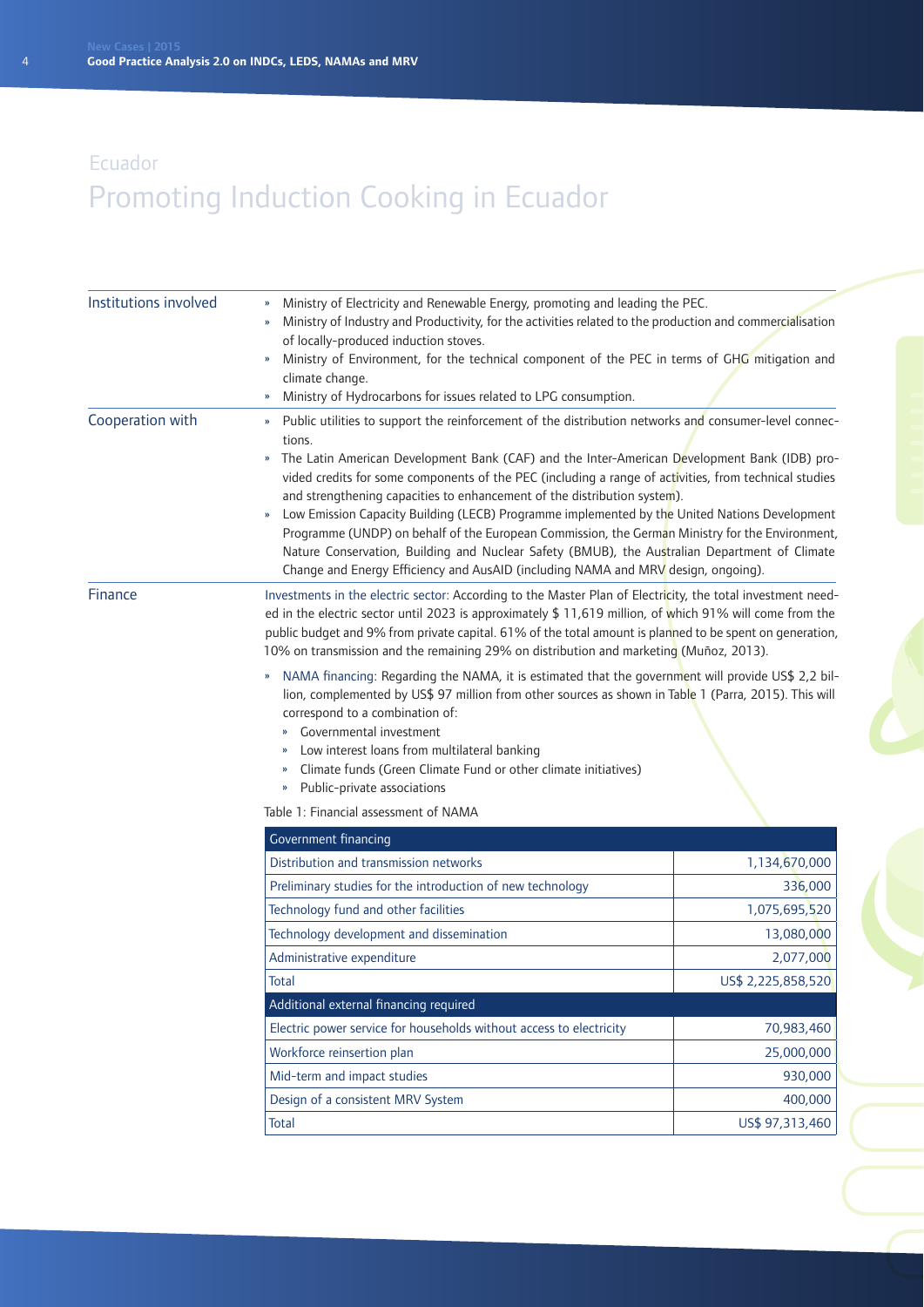| Impact of activities    | Development of renewable energy sources: Right now, only 15% of Ecuador's national renewable<br>energy potential is being exploited. The change of the energy matrix targets the development of hy-<br>droelectric power from eight new hydroelectric plants that are expected to double the current gener-<br>ation, thus shifting the national energy matrix towards a more sustainable and climate-friendly energy<br>production. Against this background, the substitution of LPG cookers through the use of induction<br>stoves contributes to the transformational aspect as renewable energy is mainly used for electricity<br>generation.<br>Mitigation benefits. The programme is expected to reduce 2.58 million tCO <sub>2</sub> eq of emissions yearly until<br>2025. Complementary programmes for hydropower development, power optimisation and energy effi-<br>ciency are expected to lead to an additional reduction of 14.63 million tCO <sub>2</sub> eq and 1.83 million tCO <sub>2</sub> e,<br>respectively, also by 2025 (Ministry of Environment 2015).<br>Reducing energy vulnerability. The programme is expected to promote the modernisation of the elec-<br>»<br>tricity infrastructure and enhance the operative efficiency as well as a reduction of LPG dependency.<br>Generation of energy savings. Efficiency also means energy savings, as energy demand is reduced at<br>»<br>the household level. Induction cooking is a more efficient process to heat food as it uses magnetism,<br>avoiding unnecessary energy loss.<br>Generation of budget savings. The implementation of both the induction cooking programme and the<br>»<br>transformation of the energy matrix towards renewable energies could represent annual savings for the<br>public purse between US \$ 1,167.2 million and US \$1,401.2 million (Muñoz 2013).<br>Capacity building. The PEC has allowed different stakeholders to become familiar with issues such as<br>» |
|-------------------------|-------------------------------------------------------------------------------------------------------------------------------------------------------------------------------------------------------------------------------------------------------------------------------------------------------------------------------------------------------------------------------------------------------------------------------------------------------------------------------------------------------------------------------------------------------------------------------------------------------------------------------------------------------------------------------------------------------------------------------------------------------------------------------------------------------------------------------------------------------------------------------------------------------------------------------------------------------------------------------------------------------------------------------------------------------------------------------------------------------------------------------------------------------------------------------------------------------------------------------------------------------------------------------------------------------------------------------------------------------------------------------------------------------------------------------------------------------------------------------------------------------------------------------------------------------------------------------------------------------------------------------------------------------------------------------------------------------------------------------------------------------------------------------------------------------------------------------------------------------------------------------------------------------------------------------------------------------------------------------|
|                         | climate change and other socio-economic impacts.<br>Local industry promotion and job creation. This new technology will enable to create jobs as the na-<br>»<br>tional companies are being encouraged to promote this industry through institutional arrangements.                                                                                                                                                                                                                                                                                                                                                                                                                                                                                                                                                                                                                                                                                                                                                                                                                                                                                                                                                                                                                                                                                                                                                                                                                                                                                                                                                                                                                                                                                                                                                                                                                                                                                                           |
| Why is it good practice | The NAMA of induction cooking in Ecuador is considered good practice because it has the following<br>features:                                                                                                                                                                                                                                                                                                                                                                                                                                                                                                                                                                                                                                                                                                                                                                                                                                                                                                                                                                                                                                                                                                                                                                                                                                                                                                                                                                                                                                                                                                                                                                                                                                                                                                                                                                                                                                                                |
|                         | Contribution to sustainable development. In terms of social development, the PEC aims to benefit<br>$\mathbf{v}$<br>more than three million families. In addition, GHG emissions are expected to decline due to new<br>investments into hydro energy, a gradual LPG phase-out and increased energy efficiency. Regarding<br>economic development, the PEC is expected to generate substantial budget savings by phasing out<br>LPG subsidies and reducing fossil fuel imports.<br>Alignment with Ecuador's National Development Plan "Good Living 2013-2017." This plan provides a<br>$\boldsymbol{\mathcal{V}}$<br>legal framework for the PEC and ensures its compatibility with other development goals.<br>Combination of public policy with financial, technical and economic instruments. A thorough anal-<br>$\boldsymbol{\mathcal{W}}$<br>ysis of the barriers and opportunities associated with the PEC as well as careful economic impact<br>assessments allowed for the design of specific financing and implementation schemes. The combi-<br>nation of public investment into energy infrastructure, fiscal policies to phase out LPG subsidies and<br>market-based mechanisms to leverage private investment provide a fully fleshed-out set-up for the<br>successful implementation of the PEC.<br>Broad scope. The programme is cross-sectoral and expected to benefit more than three million house-<br>»<br>holds (almost the total number of households in the country).<br>High-level political ownership. The National Government gives the PEC high priority as it is a strategy<br>»<br>to reach energy sovereignty. This is evidenced, amongst others, through the use of large public finan-<br>cial resources and high-level endorsement by different ministries, as well as through direct presidential<br>support.                                                                                                                                |
|                         |                                                                                                                                                                                                                                                                                                                                                                                                                                                                                                                                                                                                                                                                                                                                                                                                                                                                                                                                                                                                                                                                                                                                                                                                                                                                                                                                                                                                                                                                                                                                                                                                                                                                                                                                                                                                                                                                                                                                                                               |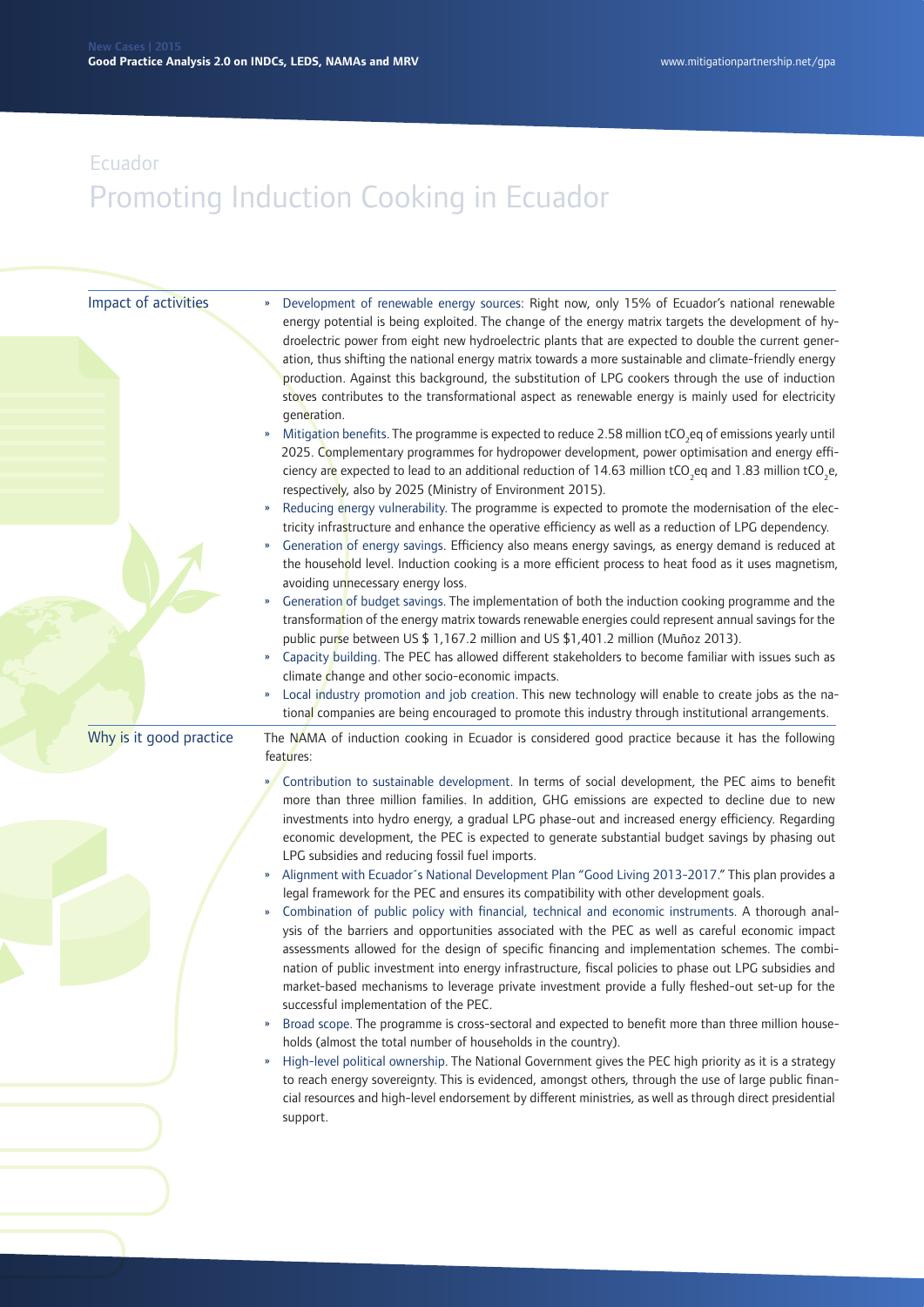» Stimulation of private investment. The different proposed financial schemes aim to reach out to all actors involved in the PEC, from importers to distributors to households.

|  | Key Elements Induction Cooktop Programme                               |  |  |
|--|------------------------------------------------------------------------|--|--|
|  | Use of the great hydropower potential of Ecuador                       |  |  |
|  | Hydroelectricity usage instead of LPG (cooking and water heating)      |  |  |
|  | Reduce LPG subsidies (700 M USD)                                       |  |  |
|  | Reduce GHG emissions by diminishing LPG burning                        |  |  |
|  | Local industry activation                                              |  |  |
|  | Source: Ministry of Environment Ecuador (2014): Induction Cooktop NAMA |  |  |

#### Success factors

- Government leadership. The government is promoting the process, mainly by the Ministry of Electricity and Renewable Energy. The President publicly supports the initiative, and has invited citizens and other stakeholders to be part of it. This increases the ability to call and gather multiple stakeholders and secure ownership.
- » Strong energy planning. Ecuador has developed a solid energy strategy during the last years. The PEC is a result of the analysis of lessons learned from previous actions and assessments in the energy field. The modernisation of the energy and productive sectors has been recognised early on as a priority target at the national level with the long-term objective of decarbonising the energy matrix and achieving energy sovereignty.
- » Build on national strengths. The PEC recognises the high potential of the available national renewable energy resources and takes the opportunity to develop Ecuador's hydroelectric potential, setting an example for other countries in the region.
- » Participation of multiple stakeholders. Even though energy sector led the process, the involvement of the industry sector and private players was key for the design and the sustainability of the PEC. On the one hand, the industrial sector is helping to make the programme attractive for the beneficiaries by organising workshops all over the country, showing them how induction cooking works and what the benefits are. On the other hand, the private sector will be part of the production and commercialisation of the cook stoves.
- Strong communications strategy. Training through demonstration campaigns and outreach activities using different media channels are key to overcoming knowledge and cultural barriers towards new technologies and changing habits.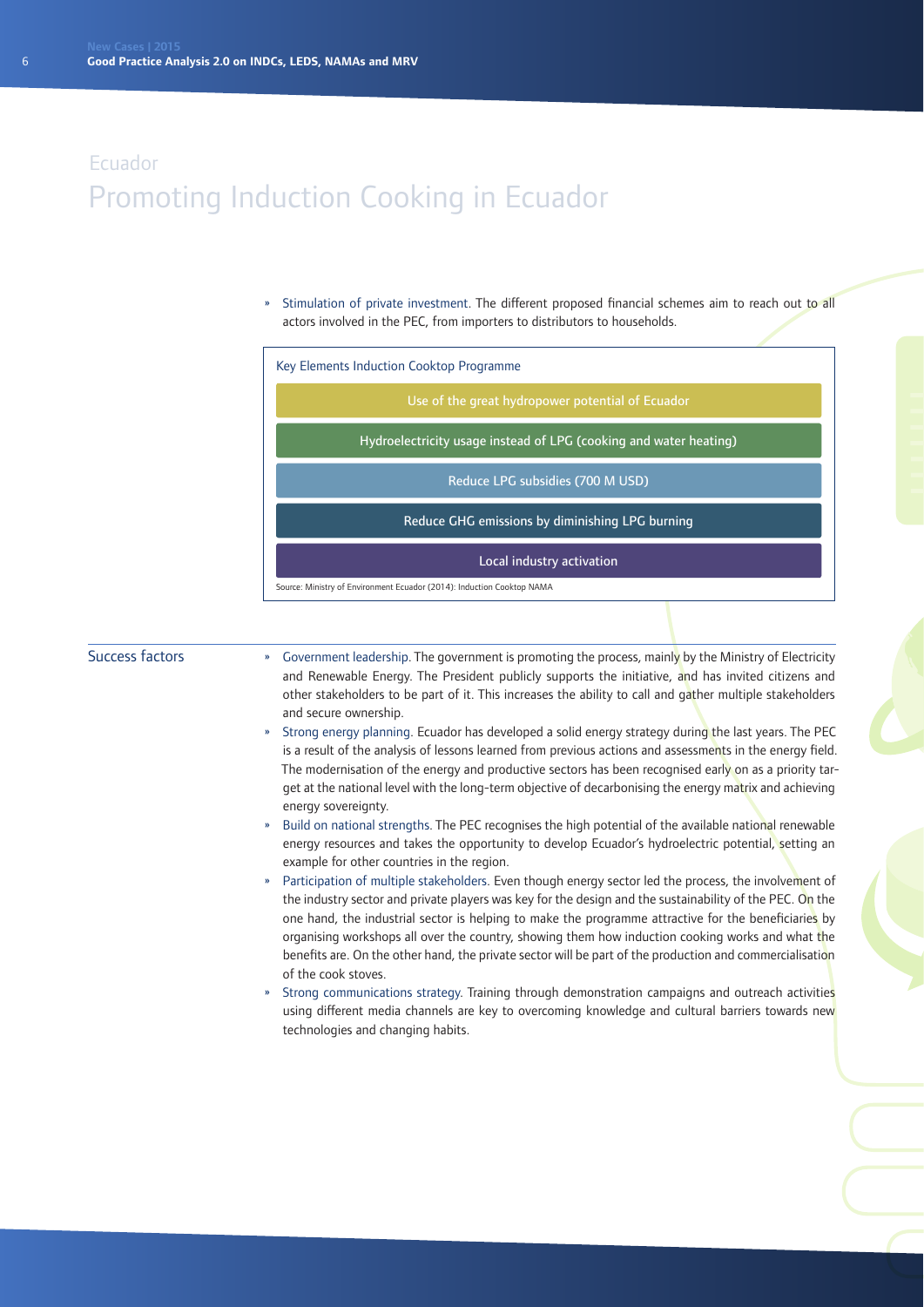| Overcoming barriers/<br>challenges | What were the main barriers/challenges to delivery?<br>How were these barriers/challenges overcome?                                                                                                                                                                                                                                                                                                                                                                                                                                                                                                                                                                                                                                                                                                                                                                                                                                                                                                                                                                                                                                                                                                                                                                                                                                                                                     |
|------------------------------------|-----------------------------------------------------------------------------------------------------------------------------------------------------------------------------------------------------------------------------------------------------------------------------------------------------------------------------------------------------------------------------------------------------------------------------------------------------------------------------------------------------------------------------------------------------------------------------------------------------------------------------------------------------------------------------------------------------------------------------------------------------------------------------------------------------------------------------------------------------------------------------------------------------------------------------------------------------------------------------------------------------------------------------------------------------------------------------------------------------------------------------------------------------------------------------------------------------------------------------------------------------------------------------------------------------------------------------------------------------------------------------------------|
| Financial                          | The total costs of the PEC are relatively high and its implementation requires large public investment.<br>The PEC is expected to be profitable overall due to 1) huge savings through the phase-out of LPG sub-<br>sidies that will reduce government spending over the next years, 2) a decline in the marginal price for<br>electric cook stoves once the market is well-established, and 3) re-payments through households serving<br>their low interest loans.<br>Not all beneficiaries can afford to purchase the stoves.<br>Beneficiaries can purchase the stoves in any department store and pay it as part of their electricity bills.                                                                                                                                                                                                                                                                                                                                                                                                                                                                                                                                                                                                                                                                                                                                         |
| Socio-cultural                     | Difficult to convince the beneficiaries of the advantages of the new technology (both using electricity<br>and induction cooking)<br>Strong communications strategy transmits positive messages about the PEC. Communication campaign<br>through different media such as radio, television and forums reaches out to the target group.                                                                                                                                                                                                                                                                                                                                                                                                                                                                                                                                                                                                                                                                                                                                                                                                                                                                                                                                                                                                                                                  |
| Industry                           | The change from LPG to induction system may have an impact on stakeholders who depend on the LPG<br>market.<br>Programme developers are still assessing schemes that will allow for the participation of the affected<br>stakeholders in other components of this same initiative.                                                                                                                                                                                                                                                                                                                                                                                                                                                                                                                                                                                                                                                                                                                                                                                                                                                                                                                                                                                                                                                                                                      |
| <b>Lessons learned</b>             | Promote an integrated, cross-sectoral approach. The PEC is based on a comprehensive and coherent<br>»<br>package of fiscal, development and energy policies that combine long-term planning for hydropower<br>with a strategy to phase out LPG subsidies and the elaboration of market based mechanisms to sup-<br>port the introduction of electrical cook stoves.<br>Include climate change benefits into energy project design. Climate change benefits (in particular GHG<br>emissions reductions) should be considered a basic component of energy projects from the beginning<br>of their design. This can help to identify new mitigation opportunities aligned with existing energy<br>development projects.<br>Communicate the programme. Based on the pilot programme conducted by the Ministry of Electricity<br>and Renewable Energy, the main lines of action regarding the consumers are: advertising the induc-<br>tion technology and strengthening beneficiaries' capacities, logistics, availability of suppliers, strategic<br>partnerships with electricity companies and other industry stakeholders and the monitoring, control<br>and maintenance of the PEC.<br>Ensure high level ownership. Visible ownership of the programme at the highest political level helps to<br>D<br>bring stakeholders on board, allocate resources and promote sustainable action. |
| How to replicate<br>this practice  | Analyse national needs and circumstances. Various elements of the PEC can be considered for replica-<br>tion in other countries, based on their respective needs and circumstances. For example, the market<br>based instruments to support the broad introduction of induction cookers could be replicated to other<br>mitigation actions or other sectors in different countries.<br>Align mitigation with national targets. Design the mitigation action in line with the objectives of the<br>National Development Plan and previous mitigation targets. This promotes a strong political commit-<br>ment, allows for relevant stakeholder involvement and ensures ownership.<br>Take advantage of national opportunities. Consider the national characteristics that inform the scope<br>and design of the project, such as renewable energy sources, experiences gained from previous mitiga-<br>tion initiatives or pilot projects, and capacities and interests of key stakeholders.<br>Be innovative. Develop new financial schemes that incentivise the actions promoted. In addition, it is<br>$\boldsymbol{\mathcal{V}}$<br>essential to elaborate socio-economic impacts and benefits that support these new schemes.                                                                                                                                                      |